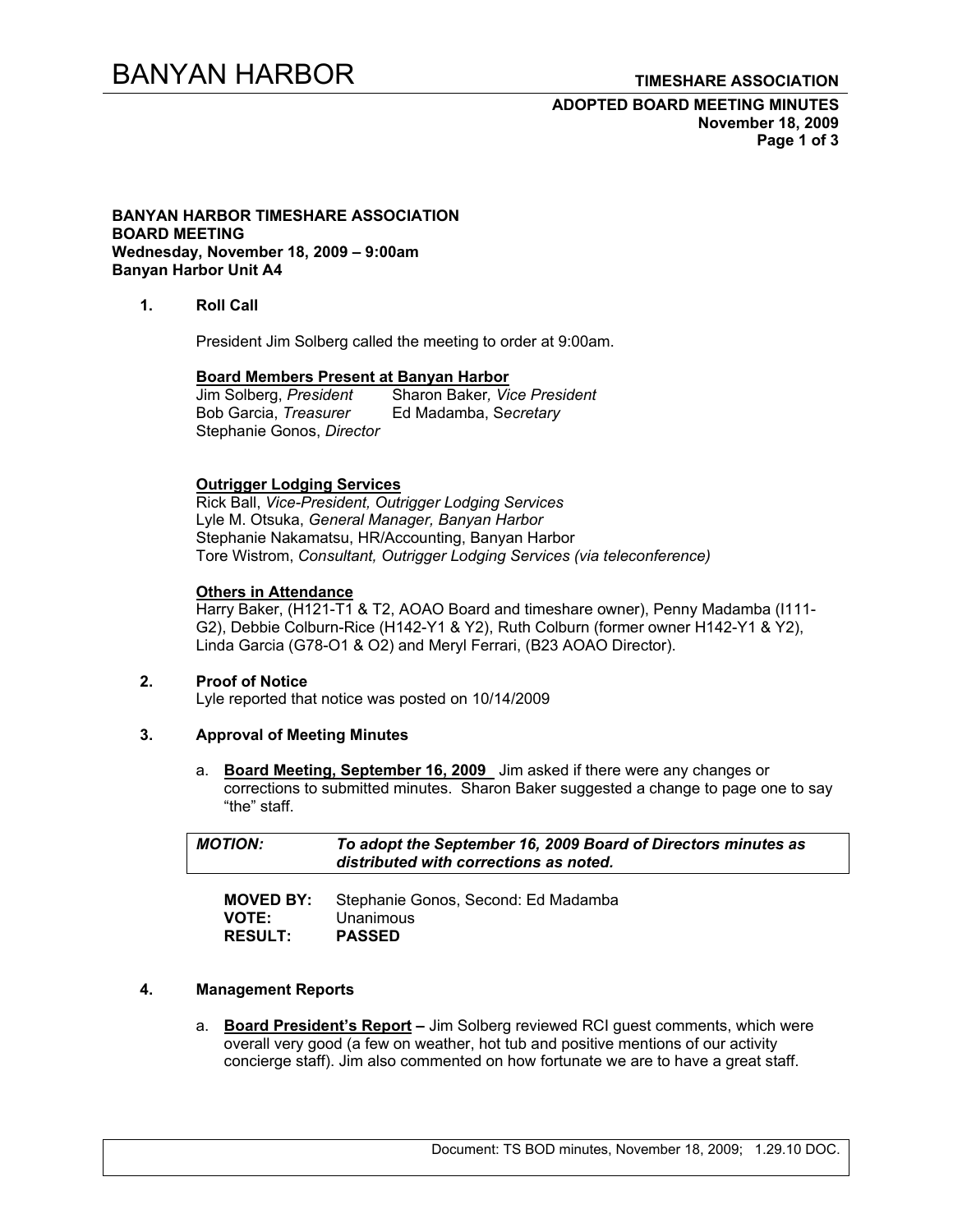### **ADOPTED BOARD MEETING MINUTES November 18, 2009 Page 2 of 3**

b. **Manager's Report** - Lyle thanked Jim for his kind observations and comments. Lyle reported our staff is intact and happy. Our team continues to maintain good guest comments scores in both OLS comment cards and RCI comments, particularly for staff friendliness. Over the past 2 months we have accomplished the following: Completed curved shower rod replacements, started 32" flat screen television installation with new dressers, replaced 16 queen mattresses and 7 Double mattresses, repair interior door stoppers and kick downs and replaced sofa mechanisms as needed and received 8 stock replacements. Future projects include implement new property management system, continue installation of new dressers for master bedroom and 32" flat screen TVs, begin interior unit door replacement project, and research solutions to noisy bathroom fan motors.

#### **5. Financial Reports**

- a. **Financial –** Rick reviewed financial results year-to-date through September 30, 2009: revenues were slightly unfavorable to budget primarily due to less late fee income collected. To date expenses favorable to budget by \$7,232 with payroll up as projects are being completed and electricity is quite favorable to budget by \$37,626. Rick also reviewed the insurance summary for October 1, 2009-2010 and reported wind insurance increased by 9% however our deductible decreased from 5% to 2% of insured value.
- b. **Reserve Study –** Rick recapped 2009, 5 year and 20 year projects (as presented in board packets). Any carry over projects will be rolled over into 2010. We just completed replacing new mattresses and Sofa mechanisms as needed. Focusing on completing 32" TV/ New dressers, drapery and reservations PMS system.
- c. **Collection –**Rick provided an overview of receivable status. Bob Garcia pointed out and Rick explained, because of how the billing quarter ended, receivables are higher than usual. Rick also recapped recent conversations with collection attorney (Pat Childs) regarding the challenges with deed filings with Land Court. This matter warrants further meetings with Ben Bregman and Pat Childs. Although we are experiencing an increase in timeshare receivables, our overall balance is still far better than most other timeshare properties.

## **6. Unfinished Business**

a. **RCI Comment Cards –** Overall the board commented our scores are consistently improving with the negative comments being consistently on non controllables, such as weather and hot tub.

### **7. New Business**

a. **2010 Budget –** Rick reviewed 2010 budget and explained payroll remained flat to actual with adjustments in electric and water reflective of actual. Budget reflects a \$33K net earnings however this will be considered for insurance contingencies. Much discussion ensued and the following motion was introduced:

# *MOTION: To accept the proposed 2010 Budget as presented.*

**MOVED BY:** Bob Garcia, Second, Stephanie Gonos **VOTE:** Unanimous **RESULT: PASSED**